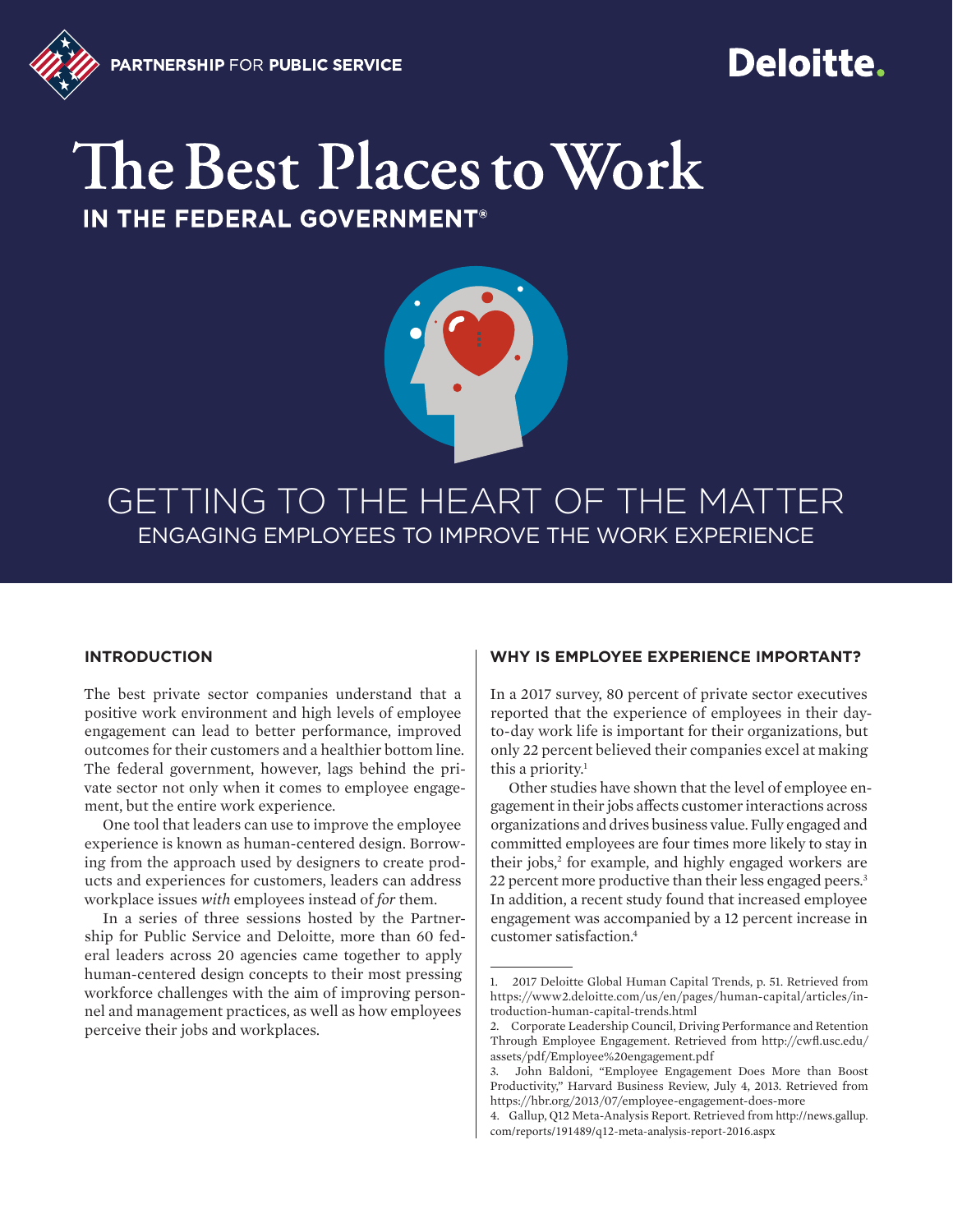In general, the federal government lags behind the private sector when it comes to delivering the best employee experience. A comparison of data between the *Best Places to Work in the Federal Government* ® produced by the Partnership for Public Service and Deloitte, and company surveys,<sup>5</sup> shows the government significantly underperforms the private sector on such issues as the best use of talent, training and development opportunities, and providing rewards and recognition to those who excel.<sup>6</sup>

The need to recruit and retain skilled employees is pressing, with the baby boomers retiring and many millennials not enamored with federal government service. At the

end of fiscal 2017, only six percent of full-time federal employees were under the age of 30 compared to 21 percent of all employees in the private sector. At the same time, the workforce is aging. At the beginning of fiscal 2017, 21 percent of full-time federal employees were eligible to retire, and there were nearly eight times more full-time federal employees over the age of 50 than those under 30.<sup>7</sup>

If federal leaders do not take steps to attract the younger generation, improve the employee experience and retain high performers, agencies will find it increasingly difficult to effectively deliver on their missions.

|                                                                                                   | Government-wide Score | <b>Private Sector Score</b> | Gap  |
|---------------------------------------------------------------------------------------------------|-----------------------|-----------------------------|------|
| <b>Deployment:</b> My talents are used well in the workplace.                                     | 58.3                  | 78.0                        | 19.7 |
| <b>Recognition:</b> Employees are recognized for providing high<br>quality products and services. | 48.5                  | 67.0                        | 18.5 |
| <b>Training:</b> How satisfied are you with the training you receive<br>for your present job?     | 51.6                  | 64.0                        | 12.4 |
| <b>Development:</b> I am given a real opportunity to improve my<br>skills in my organization.     | 64.0                  | 69.0                        | 5.0  |

Government and private sector *Best Places to Work* scores for dimensions of the employee experience. Scores are on a scale of 0-100.

# **USING HUMAN-CENTERED DESIGN TO ADDRESS WORKPLACE ISSUES**

Traditionally, leaders in the federal government have approached workplace management and personnel issues by making decisions unilaterally and then assigning staff to implement them. This top-down approach stifles the ability of employees to have a say in how their work will be done, and can lead to morale problems, low levels of employee engagement and a poor overall employee experience. Human-centered design flips this approach, starting with the people who are affected by a problem and engaging them in finding and implementing new approaches.

# **HUMAN-CENTERED DESIGN APPROACH**

Agencies can use human-centered design to better address challenges throughout the entire employee experience and better achieve mission outcomes by:

**• Identifying problems:** Use *Best Places to Work in the Federal Government* data to identify areas for improvement and work with employees to diagnose and prioritize problems

*Activity: Problem-framing*

- **• Understanding employees:** Take time to solicit feedback from employees through interviews, focus groups and observation to uncover the "moments that matter"
- **• Generating ideas:** Work with employees to brainstorm key challenges in the moments that matter in the employee experience

#### *Activity: Journey mapping*

**• Designing solutions:** Work with employees to develop solutions that fit their needs and address the root causes of problems

*Activity: Prototyping*

**• Piloting and improving:** Test concepts and continually solicit feedback to improve effectiveness

<sup>5.</sup> Data are provided by Mercer | Sirota as a part of the Best Places to Work in the Federal Government rankings

<sup>6.</sup> <http://bestplacestowork.org/BPTW/analysis/>

<sup>7.</sup> Partnership for Public Service analysis of data provided by the Office of Personnel Management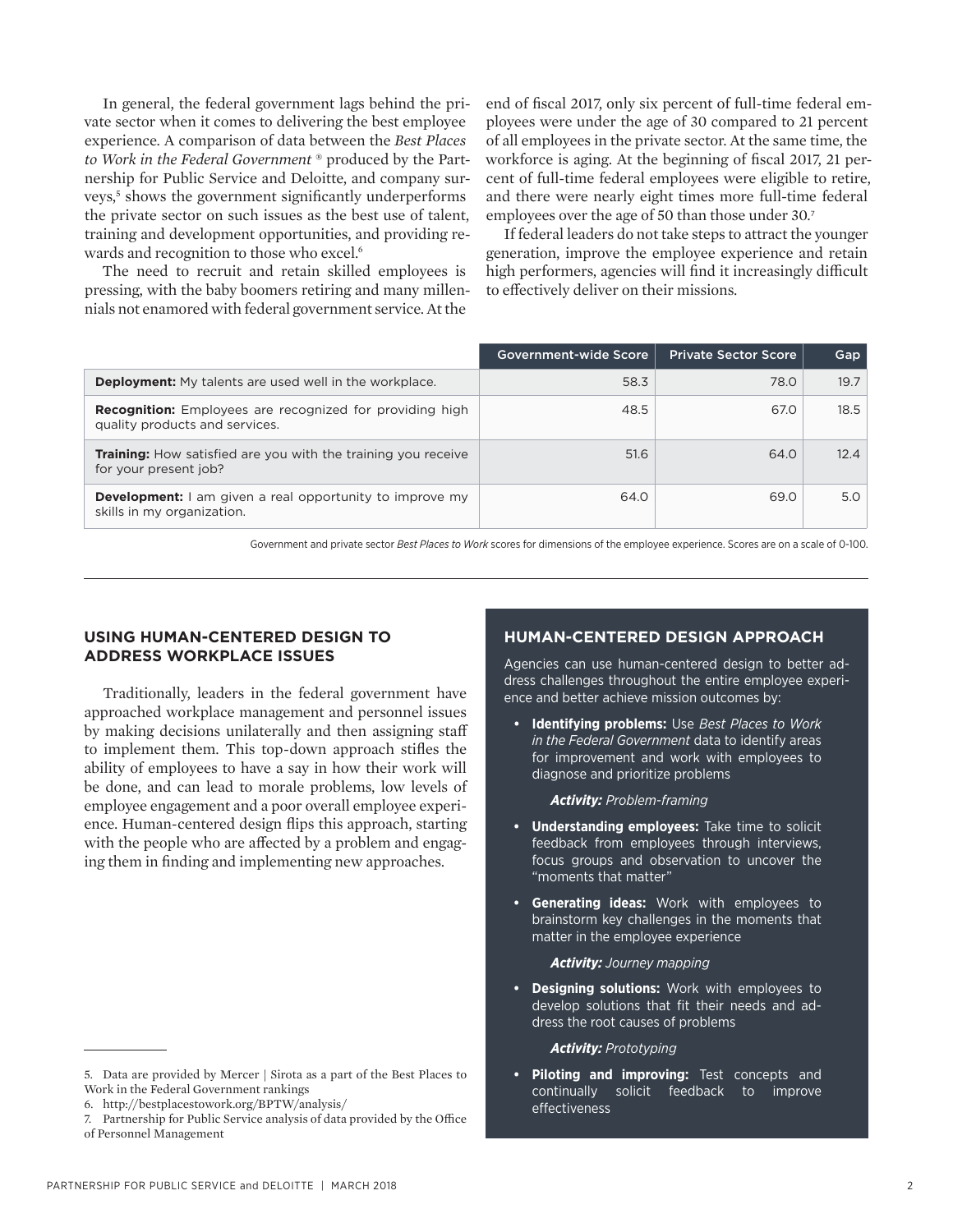

# **EMPLOYEE EXPERIENCE SPRINTS**

In October of 2017, the Partnership and Deloitte set out to test the simple theory that agency leaders can use humancentered design to address critical issues faced by employees. During three half-day discussions over three months called sprints—a select group of federal leaders applied the concepts and tools of human-centered design to some of the government's most pressing workforce challenges that related to leadership, innovation, and diversity and inclusion.

In these three sessions, participants identified areas of concern using their Federal Employee Viewpoint Survey and *Best Places to Work* data, learned about research methods to better understand employee needs, mapped the journey of employees to uncover moments that matter, and created prototype solutions that could be piloted at their agencies. The group included both human resource and policy leaders to provide diverse perspectives and practical solutions.

During the first sprint, participants were introduced to the concept of employee experience and the principles of human-centered design. Participants then used *Best Places to Work* data to identify issue areas that they would focus on for the remainder of the series and use human-centered design to address.

In the second sprint, participants were joined by employees from their agencies. They conducted mock interviews to learn important information that would help them identify needs and pain points, and used this information to create journey maps that identified and prioritized issues highlighted by the employees. For example, one group selected leadership as its challenge and mapped the journey of a supervisor, including significant moments that matter such as weekly check-ins, performance reviews and the individual development plan process.

During the final sprint, participants proposed possible solutions to issues that were raised. A key aspect involved identifying steps in the employee's experience that have affected employee engagement.

Instead of trying to improve the employee experience overall, the groups generally focused on targeted components. In response to feedback that employee learning and development could be strengthened, one group focused on improving individual development plans that electronically link to relevant training and development opportunities. Other groups suggested identifying and codifying leadership philosophies, developing a leadership succession plan and creating diversity and inclusion training programs.

# **A CALL TO ACTION**

Federal leaders should rethink some of the processes currently used to manage the workforce and handle concerns of employees, moving away from the top-down approach to one that engages individuals and incorporates their feedback in the decision-making.

Human-centered design, a system that starts with the people who are affected by a problem and engages them in finding solutions, can be applied to many workplace issues. These include ways to improve management systems, strengthen interactions with other departmental units, refine employee onboarding, create incentives for high performers or enhance training and leadership development programs.

Adopting this approach means leaders must solicit and understand the needs and concerns of employees, and devise solutions through constructive engagement and collaboration.